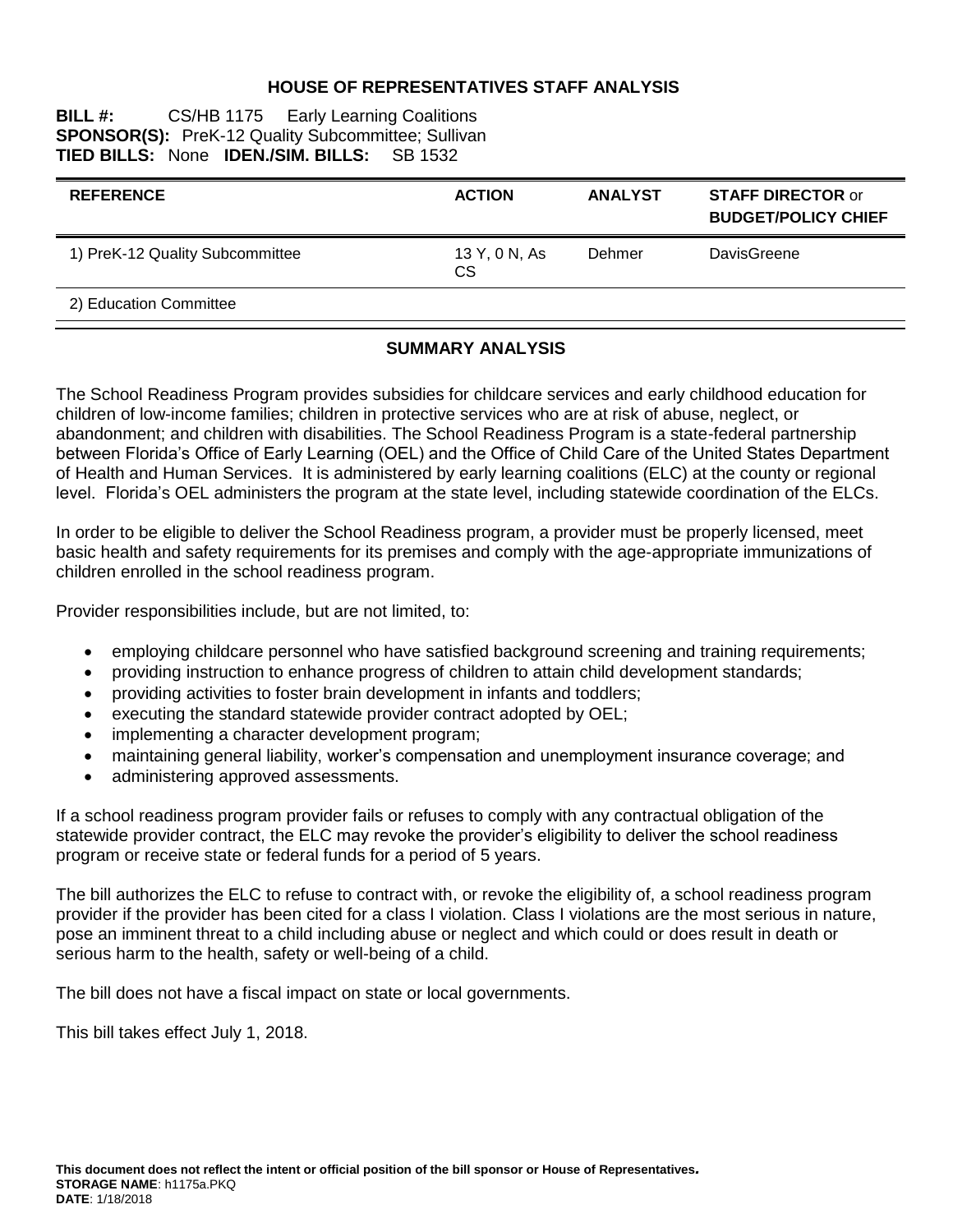## **FULL ANALYSIS**

## **I. SUBSTANTIVE ANALYSIS**

### A. EFFECT OF PROPOSED CHANGES:

#### **Present Situation**

Established in 1999,<sup>1</sup> the School Readiness Program provides subsidies for childcare services and early childhood education for children of low-income families; children in protective services who are at risk of abuse, neglect, or abandonment; and children with disabilities.<sup>2</sup> The School Readiness Program offers financial assistance for child care to support working families and children to develop skills for success in school and provides developmental screening and referrals to health and education specialists where needed. These services are provided in conjunction with other programs for young children such as Head Start, Early Head Start, and the Voluntary Prekindergarten Education (VPK) Program.<sup>3</sup>

The School Readiness Program is a state-federal partnership between Florida's Office of Early Learning (OEL)<sup>4</sup> and the Office of Child Care of the United States Department of Health and Human Services.<sup>5</sup> It is administered by early learning coalitions (ELCs) at the county or regional level.<sup>6</sup>

Florida's OEL administers the program at the state level, including statewide coordination of the ELCs.<sup>7</sup> The OEL administers the federal Child Care and Development Fund, which funds are used to implement the School Readiness Program. Florida law requires OEL to focus on improving the educational quality of all program providers participating in the School Readiness Program while preserving parental choice by permitting parents to choose from a variety of child care categories.<sup>8</sup> OEL must adopt, in rule, a statewide provider contract to be used by each School Readiness Program provider, review and approve each ELC's school readiness plan every 2 years, and monitor and evaluate the performance of each ELC in administering the School Readiness Program and the VPK.<sup>9</sup>

The Florida Department of Children and Families' Office of Child Care Regulation (DCF), as the agency responsible for the state's childcare provider licensing program, inspects licensed and license exempt childcare providers that provide the School Readiness Program for specified health and safety standards.<sup>10</sup> The law authorizes a county to designate a local licensing agency to license providers if its licensing standards meet or exceed DCF's standards. Five counties have done this – Broward, Hillsborough, Palm Beach, Pinellas, and Sarasota. Thus, in these five counties the local licensing

 $\overline{a}$ 

6 *Section 1002.83, F.S.*

**STORAGE NAME**: h1175a.PKQ **PAGE: 2 DATE**: 1/18/2018

<sup>&</sup>lt;sup>1</sup> Section 1, ch. 99-357, L.O.F.

<sup>&</sup>lt;sup>2</sup> Section 1002.87, F.S.

<sup>3</sup> Florida Office of Early Learning, *Parents,*

[http://www.floridaearlylearning.com/parents/early\\_learning\\_programs\\_and\\_services/school\\_readiness.aspx](http://www.floridaearlylearning.com/parents/early_learning_programs_and_services/school_readiness.aspx) (last visited January 10, 2018).

 $4 \text{ In } 2013$ , the Legislature established the Office of Early Learning in the Office of Independent Education and Parental Choice within the Department of Education (DOE).The office is administered by an executive director and is fully accountable to the Commissioner of Education but shall independently exercise all powers, duties, and functions prescribed by law, as well as adopt rules for the establishment and operation of the School Readiness Program and the VPK Program. Section 1, ch. 2013-252, L.O.F., *codified as* s. 1002.213, F.S.

<sup>5</sup> *See* U.S. Department of Health and Human Services, *Child Care and Development Fund Fact Sheet*, <http://www.acf.hhs.gov/programs/occ/fact-sheet-occ> (last visited January 10, 2018).

 $7$  Section 1001.213(3), F.S.

<sup>&</sup>lt;sup>8</sup> Section 1002.82(1) and (2)(a)-(b), F.S. Care and curriculum by a faith-based provider must not be limited or excluded in any of these categories. Section 435.07(4)(c), F.S.

 $9^9$  Section 1002.82(2)(e), (m), and (p), F.S.

<sup>10</sup>*See* ss. 402.301-319, F.S., and Parts V and VI, ch. 1002, F.S.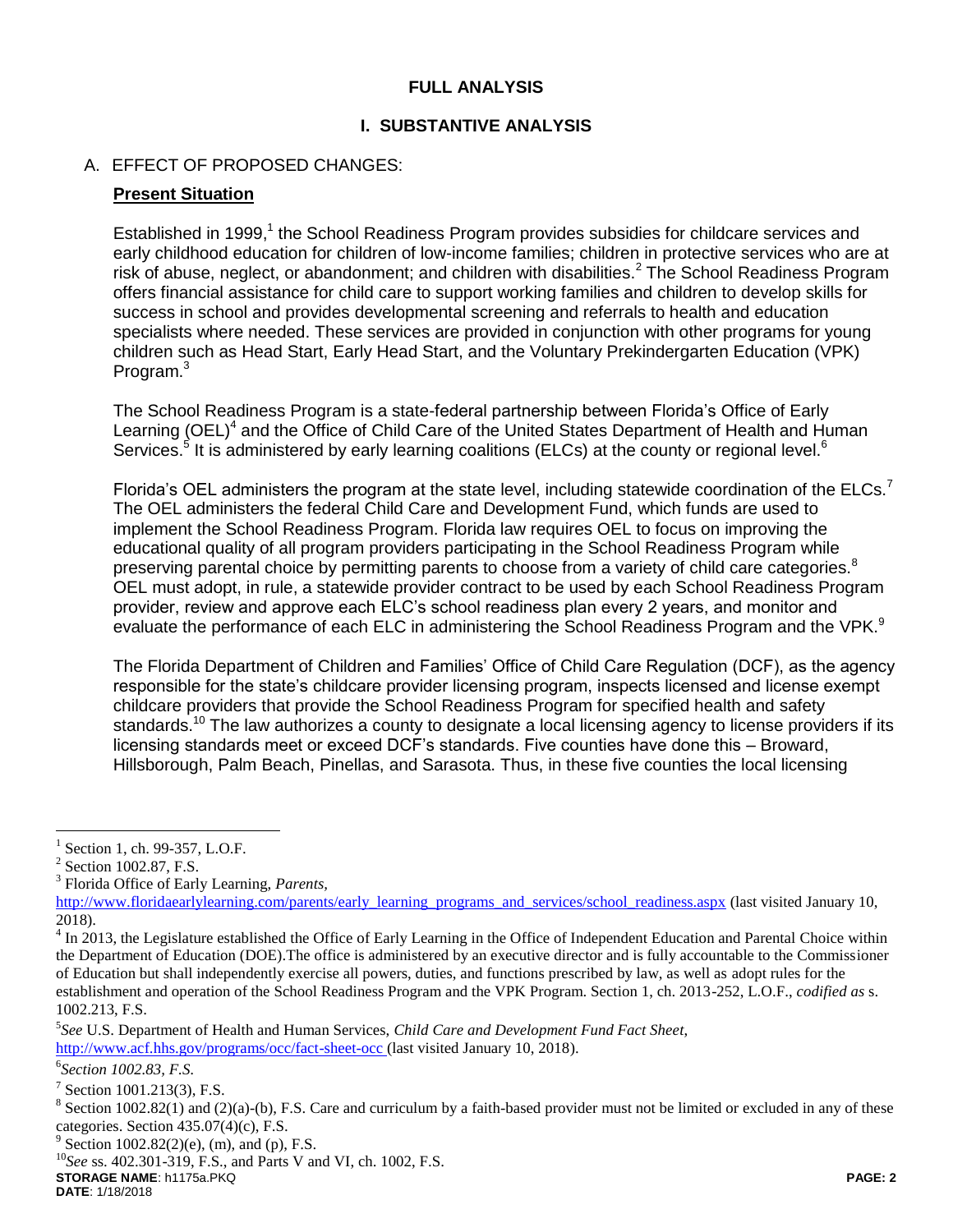agency, not DCF, inspects childcare providers that provide the School Readiness Program<sup>11</sup> for health and safety standards.

In order to be eligible to deliver the School Readiness program, a provider must be:

- a licensed child care facility;
- a licensed or registered family day care home (FDCH);
- a licensed large family child care home (LFCCH);
- a public school or nonpublic school;
- a license-exempt faith-based child care provider;
- a before-school or after-school program; or
- an informal childcare provider authorized in the state's Child Care and Development Fund  $plan.<sup>12</sup>$

All school readiness providers must be inspected<sup>13</sup> to ensure compliance with basic health and safety for its premises and comply with the age-appropriate immunizations of children enrolled in the school readiness program. For licensed providers, compliance with the requirements for licensure meets these requirements. DCF or the local licensing agency verify compliance with the specified health and safety requirements. School Readiness registered family day care homes and providers not subject to licensure by the DCF must also meet these requirements as verified by inspection by DCF or the local licensing agency.<sup>14</sup> In addition, each childcare facility, family day care home, and large family day care home must annually submit an affidavit of compliance with the requirement to report instances of child abuse, abandonment, or neglect.<sup>15</sup>

Provider responsibilities include, but are not limited, to:

- employing childcare personnel who have satisfied background screening and training requirements;
- providing instruction and activities to enhance the age-appropriate progress of each child to attain the child development standards adopted by OEL;
- providing activities to foster brain development in infants and toddlers in an environment rich in language and music and visual, tactile, auditory, and linguistic stimulation and including 30 minutes of reading to children each day;
- executing the standard statewide provider contract adopted by OEL;
- implementing a character development program;
- maintaining minimum general liability insurance coverage;
- maintaining any required worker's compensation insurance and any required unemployment compensation insurance;
- administering pre-assessments and post-assessments that have been approved by the OEL, but only if the provider chooses to administer such assessments;<sup>16</sup>

If a school readiness program provider fails or refuses to comply with any contractual obligation of the statewide provider contract, the ELC may revoke the provider's eligibility to deliver the school readiness program or receive state or federal funds for a period of 5 years.<sup>17</sup>

 $\overline{a}$ 

<sup>&</sup>lt;sup>11</sup> Section 402.306(1), F.S.; Department of Children and Families, *Licensing Information*[, http://www.myflfamilies.com/service](http://www.myflfamilies.com/service-programs/child-care/licensing-information)[programs/child-care/licensing-information](http://www.myflfamilies.com/service-programs/child-care/licensing-information) (last visited January 10, 2018).

<sup>&</sup>lt;sup>12</sup> Section 1002.88(1)(a), F.S. Generally speaking, informal childcare is care provided by a relative. *See CCDF State Plan, supra* note 10.

<sup>&</sup>lt;sup>13</sup> Rule 6M-4.620, F.A.C. The Department of Children and Families or the local licensing agency (whichever is applicable) is authorized to inspect school readiness providers.

<sup>&</sup>lt;sup>14</sup> Section 1002.88(1)(c), F.S.

<sup>&</sup>lt;sup>15</sup> Section 402.319(3), F.S.

<sup>&</sup>lt;sup>16</sup> Section 1002.88(1), F.S.

 $17$  Section 1002.88(2), F.S.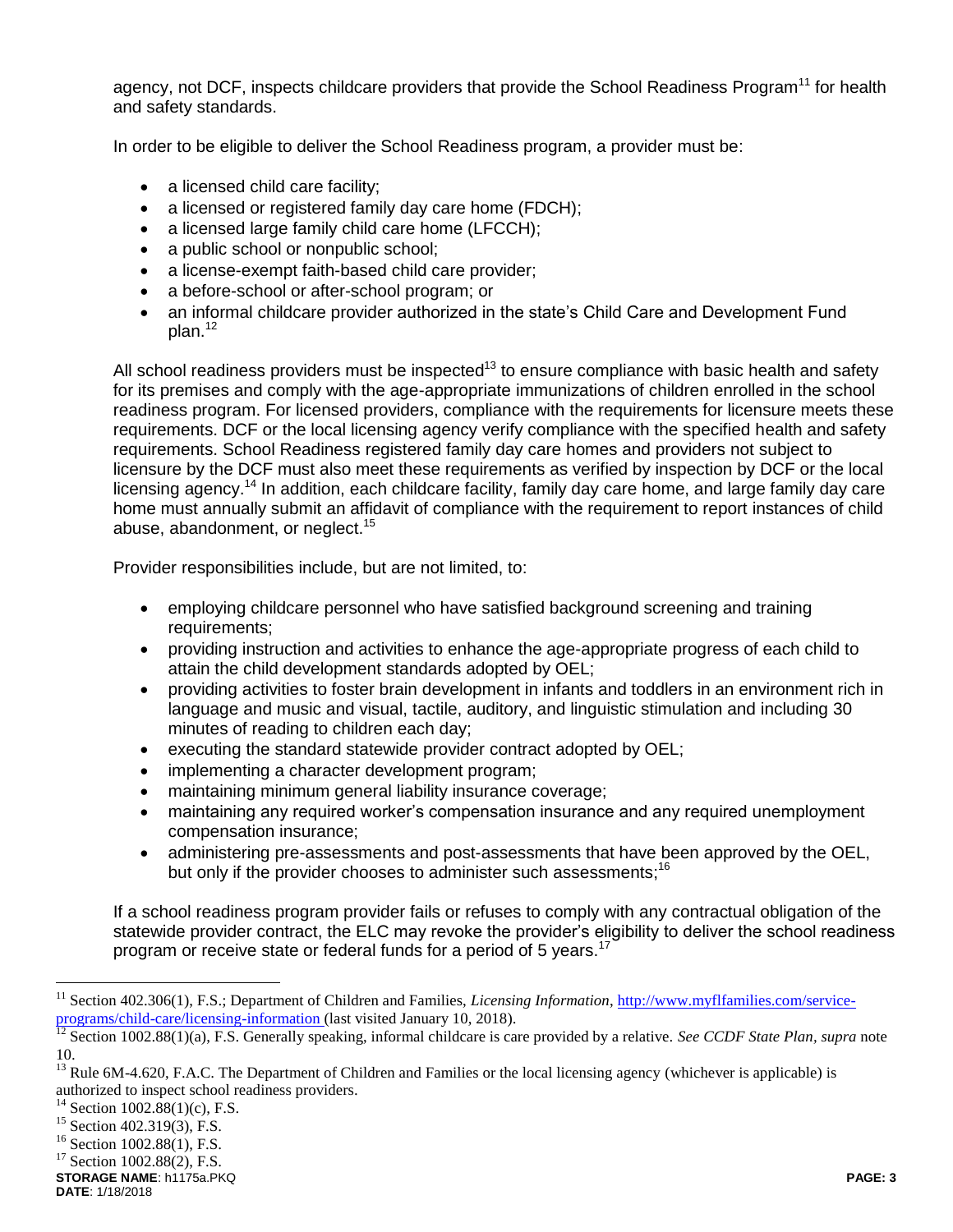Currently, ELCs may terminate a provider's contract if the provider has one or more Class I violations, five or more Class II violations or six or more Class III violation, and the violation(s) pose an immediate and serious danger to the health, safety or welfare of the children in care.<sup>18</sup>

Class I violations are the most serious in nature, pose an imminent threat to a child including abuse or neglect and which could or does result in death or serious harm to the health, safety or well-being of a child. Class II violations are less serious than Class I violations, and could pose a threat to the health, safety or well-being of a child, although the threat is not imminent. Class III violations are less serious than either Class I or Class II violations, and pose a low potential for harm to children.<sup>19</sup> A list of Class I, II and III violations are provided in the Office of Early Learning, School Readiness Program, Health and Safety Checklist.<sup>20</sup>

#### **Effect of Proposed Changes**

The bill authorizes ELCs to refuse to contract with, or revoke the eligibility of, a school readiness program provider if the provider has been cited for a Class I violation.

B. SECTION DIRECTORY:

**Section 1.** Amends s. 1002.88, F.S., relating to school readiness program provider standards and eligibility to deliver the school readiness program.

**Section 2.** Provides and effective date of July 1, 2018.

## **II. FISCAL ANALYSIS & ECONOMIC IMPACT STATEMENT**

- A. FISCAL IMPACT ON STATE GOVERNMENT:
	- 1. Revenues:

None.

2. Expenditures:

None.

- B. FISCAL IMPACT ON LOCAL GOVERNMENTS:
	- 1. Revenues:

None.

- 2. Expenditures:
	- None.

[http://www.floridaearlylearning.com/sites/www/Uploads/files/Statewide%20Initiatives/Health%20and%20Safety/HS%20Handbook%](http://www.floridaearlylearning.com/sites/www/Uploads/files/Statewide%20Initiatives/Health%20and%20Safety/HS%20Handbook%20Facilities_OEL-SR-6202_ADA.pdf) [20Facilities\\_OEL-SR-6202\\_ADA.pdf](http://www.floridaearlylearning.com/sites/www/Uploads/files/Statewide%20Initiatives/Health%20and%20Safety/HS%20Handbook%20Facilities_OEL-SR-6202_ADA.pdf) (last visited January 10, 2018).

 $\overline{a}$ 

<sup>18</sup> The Office of Early Learning, *School Readiness Program Health and Safety Standards Handbook, February 2017,* at 51-51, *available at* 

*Id.* at 50.

**STORAGE NAME**: h1175a.PKQ **PAGE: 4 DATE**: 1/18/2018 <sup>20</sup> Office of Early Learning, *School Readiness Program, Health and Safety Checklist, Licensed /Registered Family Child Care Homes and Informal Provides, available at* <https://www.flrules.org/Gateway/reference.asp?No=Ref-07457> (last visited January 10, 2018).